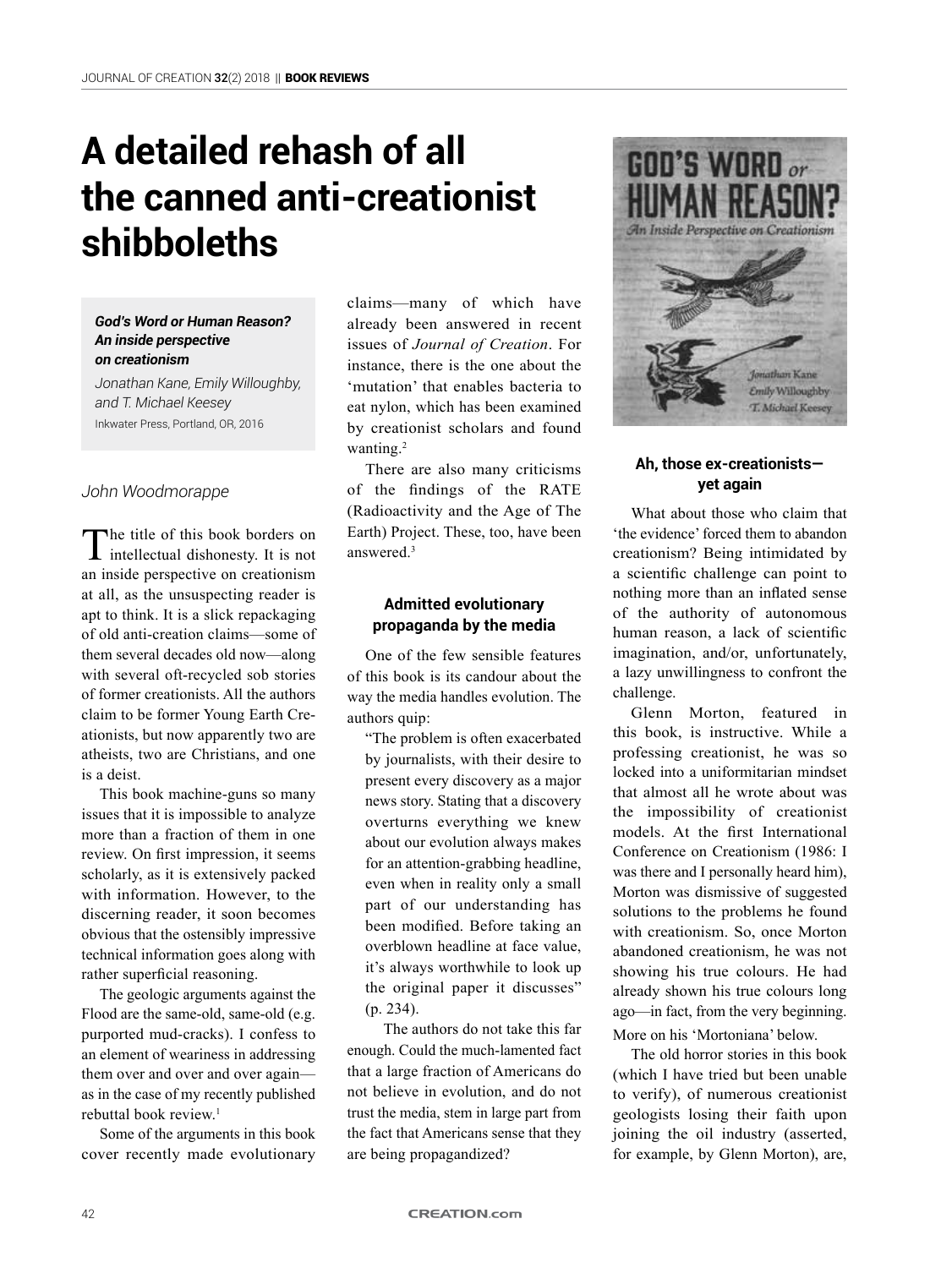predictably, undocumented as well as selective. What about professional geologists who were and who remain committed creationists? Consider also those geologists who were once doctrinaire uniformitarians but who became diluvialists (I know some).

Baron Cuvier began to think of many 'revolutions' in Earth's history because he could not imagine how a single Flood could account for all the different fossils and formations. In like manner, quite a few ex-creationist geologists had started out as neo-Cuvierists. They had drifted into insisting that large fractions of the Phanerozoic fossil record must be pre-Flood or post-Flood, because, after all, such-and-such requires a special non-Flood explanation, and/or suchand-such needs a very long time to form. As this mental cancer grew in their thinking, there was, before long, no place for the Flood at all. Not surprisingly, the authors of this book have, fairly using basic logic, exploited the neo-Cuvierists as 'proof' of the entire impossibility of the Universal Deluge (p. 49).

The same mental bug can infect scientists in non-geologic fields. I once interviewed a prominent thenprofessing creationist physicist who insisted that both the dendrochronological and C-14 records must be correct, going back at least 10,000 years, because they agree with each other. He simply accepted a published article as gospel truth, without so much as a glimmer of divergent thinking. I asked him if he had personally studied the crossmatching of tree rings, or examined the raw C-14 data himself. He freely admitted that he had done neither. When I then asked him why he was not withholding judgement until he had at least done *something* along these lines, he summarily brushed it off. He also insisted that "Attempts to overturn this have failed." But there had been no serious efforts to do so up to that time! So I asked him if he

had, at bare minimum, tried to come up with an alternative explanation for the evidence. He indicated that he had not. With this kind of abjectly defeatist mentality, the writing on the wall was clear, and I was hardly shocked when he soon abandoned creationism entirely and vanished from the scene.

## **Creationism discredits Christianity—yeah, right**

This time around, this timeless compromising evangelical chestnut is seemingly backed up with surveys (p. 292) that purportedly indicate that, of those who left the church, some 30% stated being 'turned off' by creationism, or reckoning the church 'anti-science', as one of the reasons behind their departure. To begin with, this was an option that could be checked off in a survey so, at least in part, it was a leading question.

Excuses, excuses. They are so easy to make, especially when abandoning the church. What if I were to drop out of church and, as my excuse, said that I was tired of its lack of resolute stand against evolution, its lack of support (with *very rare* exceptions) of creationist scholarship, and its overall superficiality, timidity, and lack of fervour?

Let us say that the survey is accurate. For someone already rejecting the authority of part of the Bible, why is it supposed to be so difficult to proceed to the rejection of the authority of the *entire* Bible? For someone so obviously conformed to this world (Romans 12:1), and moreover sufficiently in love with the world's system to leave the church, as did Demas (2 Timothy 4:10), why should it be remarkable that he/she would also dislike challenges to evolution—the very icon of the world's system?

An abandoning of faith and practice, to one degree or another, is nothing new and nothing remarkable. Jesus Christ never used His power to force his

followers to continue with Him (John 6:66–67), and the individual has always been confronted with the choice of following man-made devices (idols of some sort, including—yes—evolution) or following God (Joshua 24:14–15).

Western Europe, the nest of higher criticism and Darwinism, provides an instructive test of the creationismdiscredits-Christianity accusation. There, creationism barely registers at all, and evolution is more universally believed than just about anywhere else. So, therefore, Christianity should be more esteemed, and more vibrant, in Western Europe than just about anywhere else. Precisely the opposite is true. Christianity is virtually dead, and even so-called cultural Christianity is waning.

The foregoing also applies at the personal level. Whoever heard of an atheist who, having become impressed with Christians spurning the Bible and accepting evolution, chose to reconsider his atheism?

This whole silly creationismdiscredits-Christianity escapade reminds me of American atheists who say that, were oral prayer to be re-introduced into US public schools, it would only hasten the demise of Christianity. Were that true, or were they sincerely convinced that it was true, American atheists would then be the biggest champions of prayer in schools instead of its most bitter enemies. Likewise, if creationism indeed discredited Christianity, atheists would be the first ones lining up and militantly demanding that it be taught in classrooms alongside evolution!

# **A rehash of all the standard compromising evangelical and modernist memes**

This book trots out the old line that creationism and the young Earth make God out to be a deceiver. In reality, we are the ones that deceive *ourselves* when we confuse our interpretations of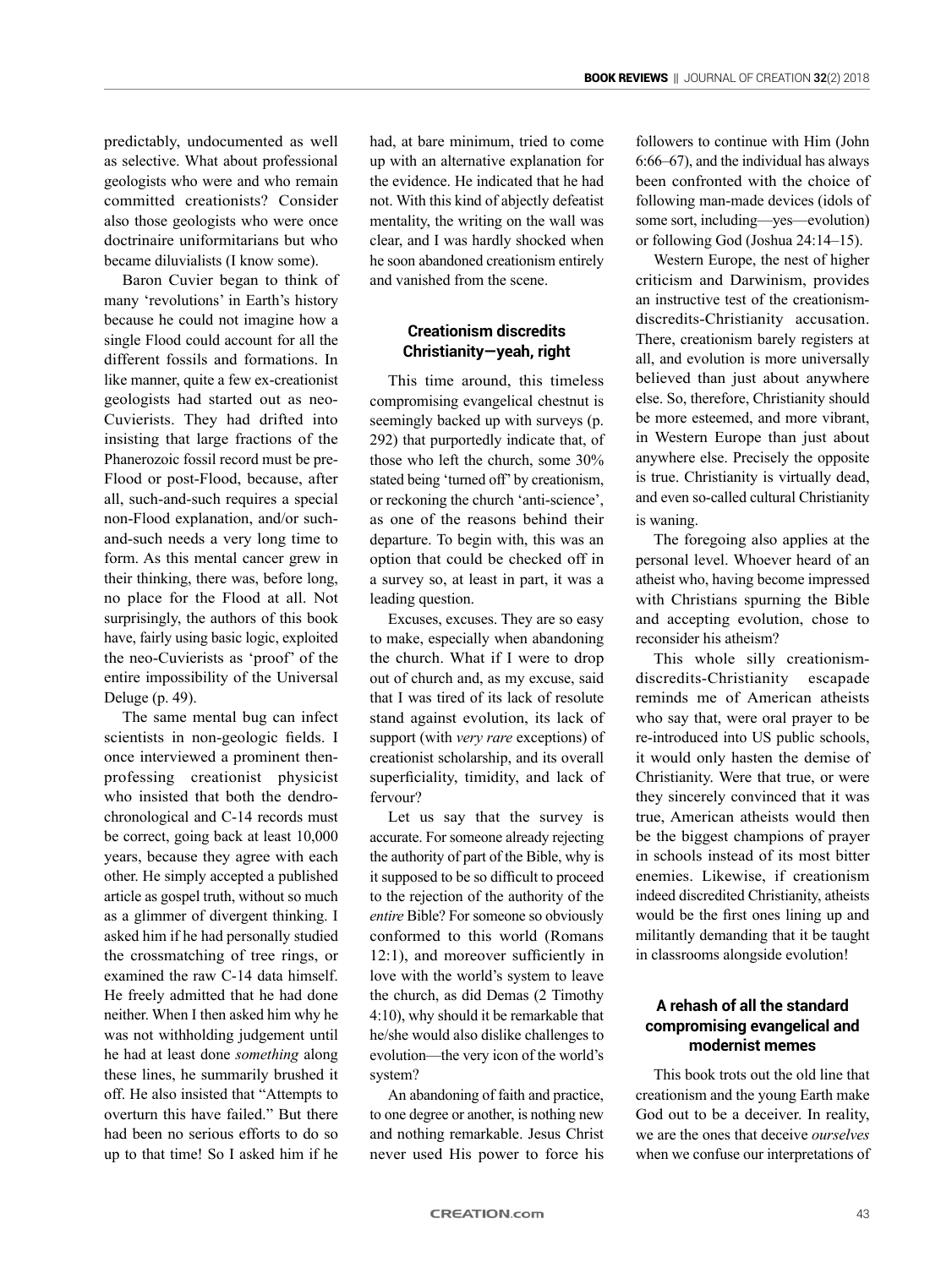nature with the facts of nature, and even more so when we disbelieve God's plain teachings in Scripture.

The authors try to minimize the significance of creationism and the Universal Deluge by stating that Cyrus Ingerson Scofield and Benjamin B. Warfield, despite their high view of Scripture, variously doubted the literalness of the seven days and did accept organic evolution. But, beyond showing the fallibility of human teachers and the deficient conception of biblical inerrancy held by Scofield and Warfield, what else is this supposed to prove?

# Interestingly, the authors claim that the Hebrews got the seven-day week from the Sumerians. (p. 286). If true, so what? Far from undermining the seven-day Creation, it actually reinforces it. An ancient Hebrew, seeing that the Sumerian, despite having long forgotten the One True God, nevertheless observes the seven days, would see the seven days as very concrete and fundamental (recognized even by some pagans), and would be all the less likely to think of the seven days as mere literary devices, metaphors, or side issues!

The line between compromising evangelicals and totally apostate churches is getting blurrier and blurrier, and this book continues the trend. It accepts JEPD as fact (pp. 282– on), and repeats the standard modernist line on the many 'errors' in Scripture. As of 2016, over 13,000 Christian clergy, of many denominations, have signed a declaration of support for evolution—a declaration largely initiated by Unitarian Universalist communities (p. 275).

#### **Those testable predictions—whose?**

The authors identify some failed evolutionistic predictions (p. 175). But note the special pleading: When evolutionary predictions pan out, it

is powerful evidence for evolution, but if they fail, then—oh well—that just goes to show the self-correcting nature of science. Heads I win, tails you lose. Evolutionary hypotheses or deductions can and are being falsified, but evolutionary theory itself is always protected from falsification.

The authors claim a fulfilled evolutionary prediction when it comes to the similarity of human HIV and chimp SIV (p. 177). This argument attests to human-chimp similarity but begs the question about the *origin* of this similarity. Common sense alone would generally predict that the engine of a car could more likely successfully be swapped with that of a like-sized car than that of a truck. But this elementary deduction hardly means that the two like-sized cars diverged from a common ancestor more recently than either did from that of the truck. Still less does it indicate that either cars or trucks arose by evolution in the first place.

The HIV/SIV argument is intellectually dishonest. There is nothing in evolutionary theory *itself* that specifically predicts, *in advanc*e, the biomedical compatibility (or, for that matter, incompatibility) of particular chimp features with humans. Whether arising from evolution or special creation, these can only be determined by experimentation!

But let's play along, for a moment, within the evolutionist's mental box. He still loses. Biomedical considerations are not limited to evolutionary cousins. For instance, porcine organs have experimentally been xenotransplanted into nonhuman primates with considerable success,<sup>4</sup> even though the two are not close evolutionary relatives at all. In fact, they belong to separate orders (Artiodactyla and Primates).

Let us now look on the other side of the aisle.

A recurrent complaint in this volume is the one that creationism

makes no predictions, and has otherwise contributed nothing to enhance our understanding of the natural world. I beg pardon.

To begin with, if God had been involved in nature, what could possibly be a more important contribution to science than freeing it from its rationalistic prison?

Must we be reminded, yet again, of the many pioneering scientists who made pivotal discoveries, and who were active creationists? Think of Newton, Linnaeus, and Mendel, to name a few.

Now consider the recent decades. For the longest time, evolutionists had dismissed the discontinuities in the fossil record as artefacts of an incomplete fossil record, insufficient sampling, etc. By eventually adopting the punctuated equilibrium concept, evolutionists have come around to tacitly admitting that the creationist prediction—about the reality of the discontinuities—was in fact correct.

Let's extend paleontology to cladistics. By abandoning the old view that ancestor-descendant relationships could be inferred from the fossil record, evolutionists have come around to adopting what creationists had been saying all along (that it is meaningless to speak of ancestordescending relationships among fossil organisms), though of course not as separately created living beings.

For the longest time, evolutionists emphasized vestigial structures, and countless needless appendectomies (including on my grandmother) have been performed. Creationists predicted that functions for them would eventually be found. That is exactly what happened.

The foregoing applies also to the molecular level. Evolutionists kept telling us about the uselessness of their so-termed junk DNA, and the assured dysfunction of pseudogenes. Creationists predicted that ignorance of function is not synonymous with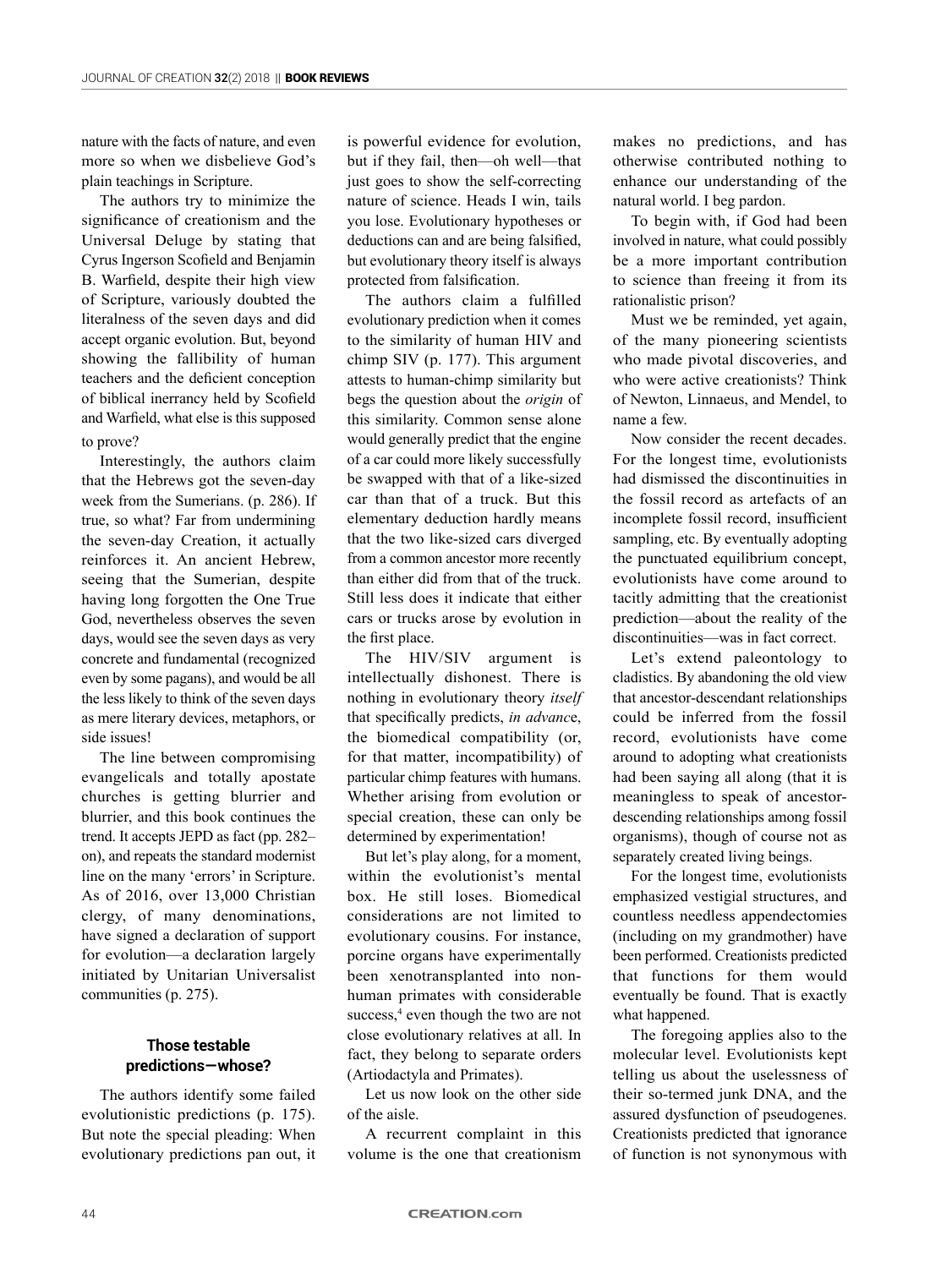an absence of function, and, more and more, their predictions are being proved right.

So much for biology. Consider geology. Creationists had warned about the tentativeness of stratigraphic ranges of fossils, and their predictions have been validated. Although the geologic ages are never questioned, stratigraphic-range extensions of fossils—not a few of them spectacular—have become almost the norm.

Classical Lyellian uniformitarianism had long taught that geologic changes almost always occur very slowly. Catastrophism was all but a naughty word—an ignorant throwback to pre-scientific thinking. Creationist geologists, on the other hand, had predicted the ubiquity of rapid geologic change. Now conventional geology has redefined uniformitarianism to encompass frequent catastrophic changes (including global catastrophism), although of course still within the standard framework of the geologic column.

For the longest time, conventional geology had repeated the mantra that coal and oil take countless millions of years to form. Creationist geologists had predicted that these could form rapidly, and were eventually proved correct.

Finally, evolutionists pay tribute to creationist predictions even when they would not be caught dead admitting it. Consider intelligent design and specified complexity. Evolutionists smugly and summarily dismiss these as appeal-to-ignorance 'God of gaps' thinking. Yet that is exactly the way they reason whenever they engage in SETI (the search for extraterrestrial intelligence). As they listen in to radio signals hoping to discern messages coming from extraterrestrial civilization, as opposed to radio 'noise', they are thereby validating the factuality and practicality of creationist concepts of intelligent design and specified complexity.

## **Evolutionary reductionistic fallacies at the bird-dinosaur and hominid-human junctures**

In this book, the authors variously argue that there is no unambiguous, or even agreed-upon, demarcation between theropod dinosaurs and birds, and between pre-human hominids and humans. The premise itself is, at best, dubious (see below). However, let us say, for the sake of argument, that these premises are true. The logic is flawed. Shoes and boots grade into each other, and there is no morphologically clearcut, or even arbitrarily agreed-upon, boundary between them. Does this mean that 'shoes' and 'boots' are arbitrary categories? Hardly. Must we now rationally accept that boots evolved from shoes, or that both evolved from a common ancestor? An even greater *non sequitur.*

An obvious reductionist fallacy is created by confusing incidental similarities (e.g. those between chimp DNA and human DNA) with substantive ones (the respective capabilities of chimps and humans). As the late Duane T. Gish pointed out, it is like saying that watermelons (98% water) are almost identical to clouds (100% water).

Another layer of reductionist fallacy stems from the constraint on our thinking that is encouraged by the limited morphospace of currently living creatures, combined with the usual evolutionary memes. To take an extreme case to make the point: The reader is asked to imagine that the only known mammals are the whales and the bats. Then humans are discovered, and evolutionists argue about their status. Humans come to be understood



**Figure 1.** A satire of sorts of the theropod-to-bird evolutionary scenario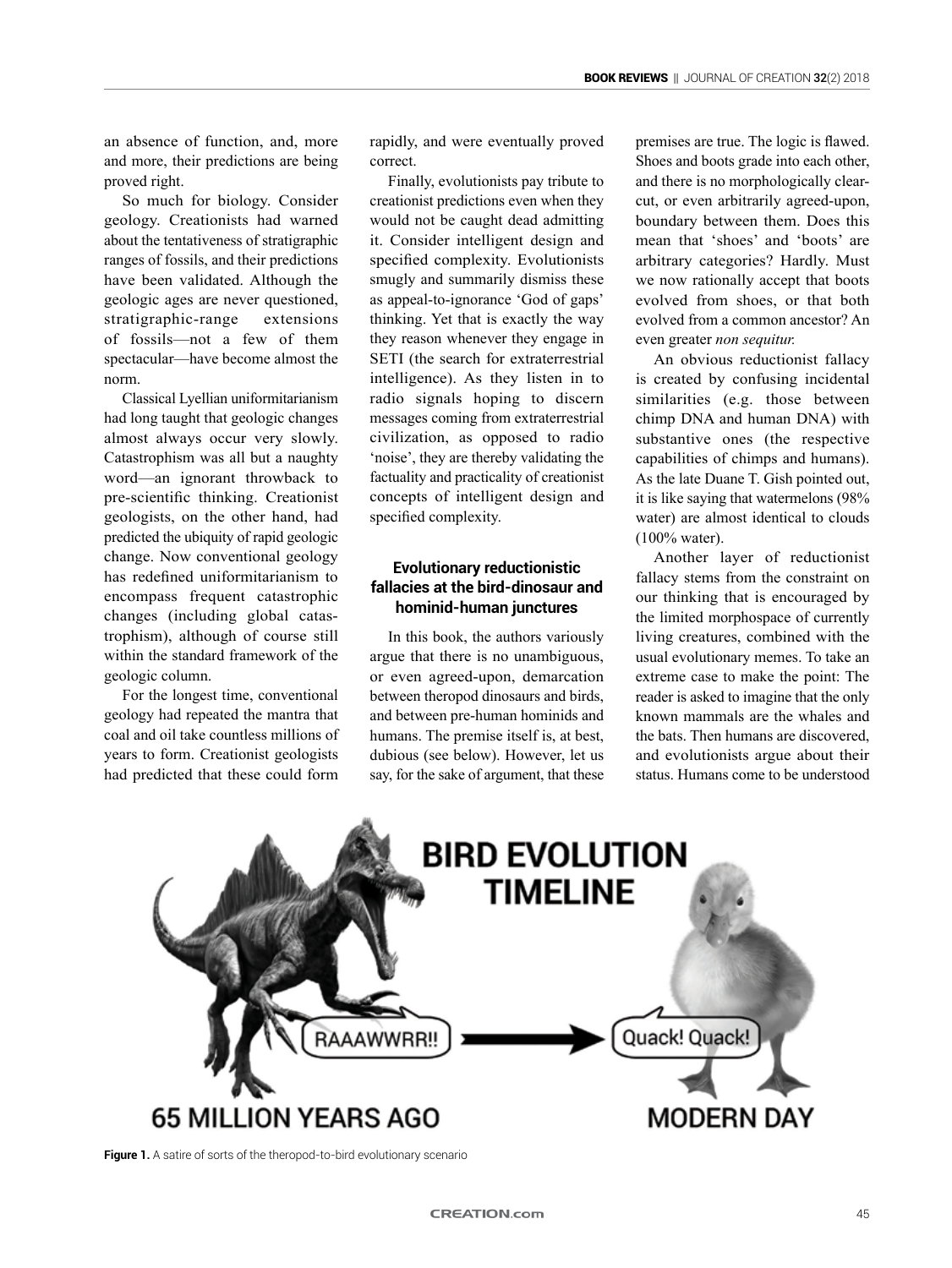as mosaics of whale and bat features, and the disagreements of scientists, about whether humans are essentially whale-like or essentially bat-like, is then cited as proof of evolution in general and for the arbitrariness of the whale-human-bat transition in particular!

Any talk of a blurred bird-theropod or non-human-human juncture, on putative osteological grounds is, at best, disingenuous if not manipulated. Numerous papers that I have published in the *Journal of Creation* demonstrate the fact that the relevant cladograms, upon close examination, feature the following: very common morphological discontinuities between traits; *ad hoc* 'specialized' labels for non-fitting traits; trait-reversals (morecrownward features often becoming *less* derived than some of the morestemward features); violations of stratomorphic intermediacy, etc. This is notably true of the inferred theropodbird juncture<sup>5</sup>.

Another level of evolutionistic reductionist fallacy involves the confusion of traits as listed with the *integrated functionality* of the traits of an organism. For instance, Australian Aborigines, compared with other modern humans, share a number of features with *Homo erectus*,<sup>6</sup> but only a foaming racist would suggest that native Australians are therefore somewhat less human than the rest of us—as indeed many early Darwinians did. As for fossil hominids, when the traits are reckoned as integrated (as opposed to individual) units, there are in fact clear-cut discontinuities between major groups, at least according to some analyses.7

Finally, the biggest reductionistic fallacy of all is the one that virtually ignores the numerous, fundamental, non-osteological differences of birds from all other forms of life.<sup>8</sup> This has evidently led to a bit of satire (figure 1).

At least, to their credit, the authors admit the speculative nature of the origins of flight, as they write:

"We do not yet know all the ways that feathered dinosaurs used their wings, or in what order these functions occurred during the evolution of flight, but in some cases it is possible to narrow it down" (p. 156).

So evolutionists clearly know much less than they dogmatically say they know.

The reductionism is even more egregious when it comes to the glossing over of the fundamental differences between humans and non-humans (figure 2). To realize this, the reader is asked to imagine what would happen if the ardipithecines, australophithecines, habilines, erectines, and archaics (p. 234) were all brought to life. Would we see a complete gradational continuum of cognitive, rational, moral, and religious capabilities, spanning (for reference) the extreme of chimps on one end and today's humans on the other? Of would we still see a clear-cut distinction of humans and non-humans, notwithstanding any real or imagined osteological continuum between them?

#### **'Mortoniana'—re-exhuming 40-year-old discredited arguments**

This book laughably repackages Glenn Morton's old assertions that misrepresent my position, and—more importantly—misrepresent essential facts. There is the old saw about me "setting out to prove that the geologic column did not exist" (p. 19). This is utter nonsense: I already knew that the geologic column did not exist, and this is not changed by the fact that 1% of Earth's land surface has representatives of all 10 Phanerozoic geologic systems in place. My work was simply a measurement exercise on the geographic and stratigraphic distribution of Phanerozoic systems.

Another 'Mortoniana' asserts that we should expect many missing intervals of strata because sedimentation is not continuous everywhere (p. 21). Morton is openly begging the question—*assuming* the very existence of the very-old steadystate Earth that he is trying to defend!

Now consider Morton's 'pan in the bathtub', wherein the continents and ocean basins are naively compared with a pan, situated at the bottom of a bathtub, covered by a thick layer of water. According to this ultrasimplistic conception of the real world, most of the sediment in the water will fall not on the pan but on the floor of the bathtub. Consequently, the shortage of sediment on the ocean floor is imagined to be a problem for Flood geology.

Now back to the real world. The Floodwaters were only a few kilometers deep—negligible compared with the thousands of kilometres of continental width. Consequently, unlike Morton's 'pan in the bathtub', the free movement of water-borne sediments into ocean basins was very limited. That is, it was much more probable for sediment to be deposited somewhere on the continent than washed out into the deep ocean. And that is not all. Any movement of currents in non-synchronous directions caused 'traffic jams' that facilitated the stranding of sediments on continents. In addition, to the extent that the main currents consisted of ocean water flowing onto continents, sediments were all the more likely to remain entrapped on the continents. Finally, the action of geosynclines on continents acted as 'sinks' that further entrapped sediments on the continents. For these reasons, and still others that could be mentioned, the 'pan in the bathtub' is invalid.

Enough 'Mortoniana'. Its reexhumed presence in this work speaks volumes about the shoddy thinking behind the anti-creationist position in general and this book in particular.